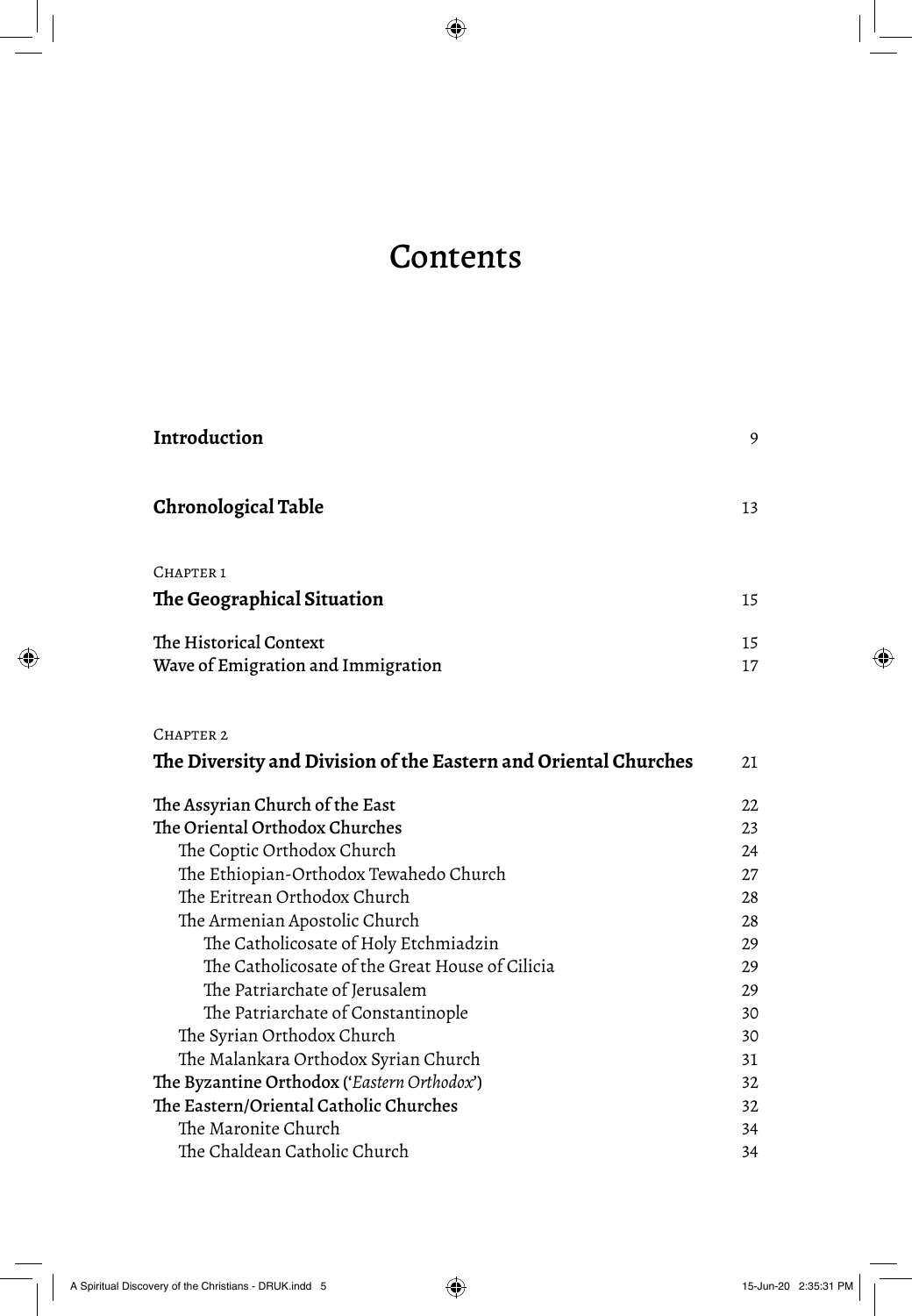6 Contents

| The Armenian Catholic Church       | 35 |
|------------------------------------|----|
| The Coptic Catholic Church         | 36 |
| The Syrian Catholic Church         | 36 |
| The Ethiopian Catholic Church      | 37 |
| The Syro-Malabar Catholic Church   | 37 |
| The Syro-Malankara Catholic Church | 38 |
| The Eastern Catholic Churches      | 39 |
| The Melkite Catholic Church        | 39 |
| Other Eastern Catholic Churches    | 40 |
|                                    |    |

## CHAPTER 3

| <b>Spiritual Tradition</b> |  |
|----------------------------|--|
|----------------------------|--|

| 'Orientale Lumen'                                | 42 |
|--------------------------------------------------|----|
| The Spiritual Heritage of the Oriental Tradition | 44 |
| The Role of the Holy Spirit                      | 44 |
| The Holy Spirit as 'Soul of the Church'          | 44 |
| The Holy Spirit as Communion-Bringer             | 46 |
| The Holy Spirit as the Life-Giver ('zoopoion')   | 46 |
| The Holy Spirit renews creation                  | 47 |
| Monasticism                                      | 49 |
| The Theological Traditions                       | 53 |
| The Coptic Tradition                             | 53 |
| The Syriac Tradition                             | 54 |
| The Armenian Tradition                           | 57 |
|                                                  |    |

| CHAPTER 4                                                 |    |
|-----------------------------------------------------------|----|
| <b>Church of Martyrs</b>                                  | 59 |
| Witnesses of Faith in the First Centuries                 | 59 |
| Ignatius of Antioch: 'I am the grain that will be ground' | 6C |
| Tertullian: 'The blood of Christians is seed'             | 62 |
| The Genocides in the Early Twentieth Century              | 62 |
| The Armenian Genocide                                     | 62 |
| The Syrian Genocide: 'Sayfo'                              | 66 |
| Ecumenism of Blood                                        | 67 |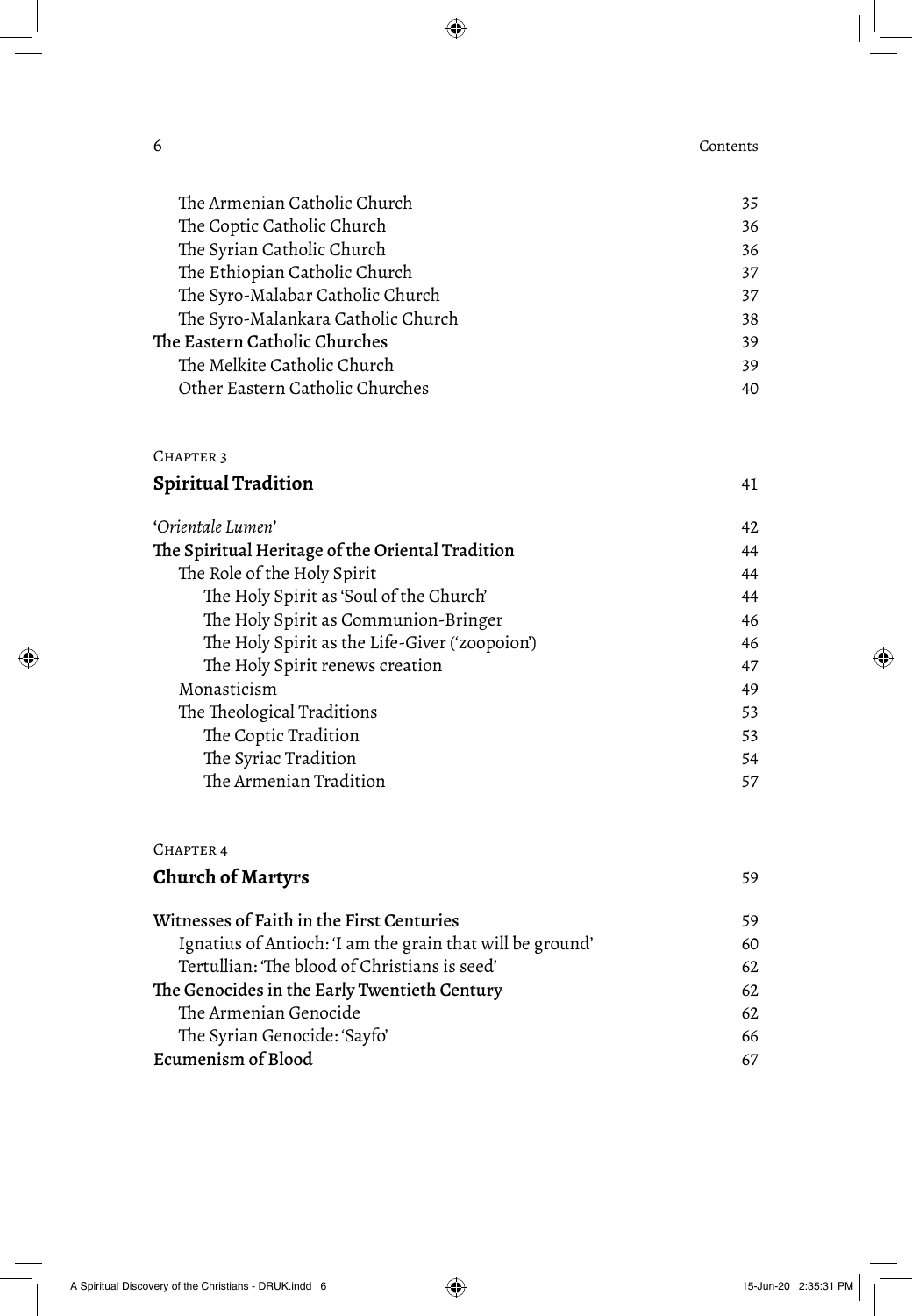## **Contents** 7

| CHAPTER 5                                                       |     |
|-----------------------------------------------------------------|-----|
| The Role of Christians in the Middle East                       | 73  |
| Ecumenical Dialogue: Building Bridges among Christians          | 73  |
| The Special Synod for the Middle East                           | 74  |
| The Role of Pope Francis in Ecumenism                           | 74  |
| 'Walking Together'                                              | 76  |
| 'Praying Together'                                              | 80  |
| 'Working Together'                                              | 82  |
| Interreligious Dialogue: Building Bridges with Muslim Believers | 84  |
| The Importance of a Historical Perspective                      | 85  |
| The First Abbasid Century (750-850)                             | 87  |
| In Search of Underlying Causes                                  | 88  |
| A Spirituality of Encounter                                     | 90  |
| The 'Arab Renaissance'                                          | 96  |
| CHAPTER <sub>6</sub>                                            |     |
| The Responsibility of the West                                  | 99  |
| Hospitality                                                     | 100 |
| The Richness of the Eastern/Oriental Liturgy                    | 101 |
| Forms of Solidarity                                             | 102 |
| 'Caritas International'                                         | 104 |
| Caritas Iraq                                                    | 104 |
| Caritas Syria                                                   | 104 |
| 'Church in Need'                                                | 104 |
| 'Work of the East'                                              | 105 |
| 'L'Oeuvre d'Orient'                                             | 106 |
| 'The Knights of Columbus'                                       | 106 |
| Epilogue                                                        | 109 |
| Hope for a New Future?                                          | 109 |

| Egypt      | 110 |
|------------|-----|
| Iraq       | 111 |
| Syria      | 112 |
| Lebanon    | 113 |
| A New Dawn | 114 |
|            |     |